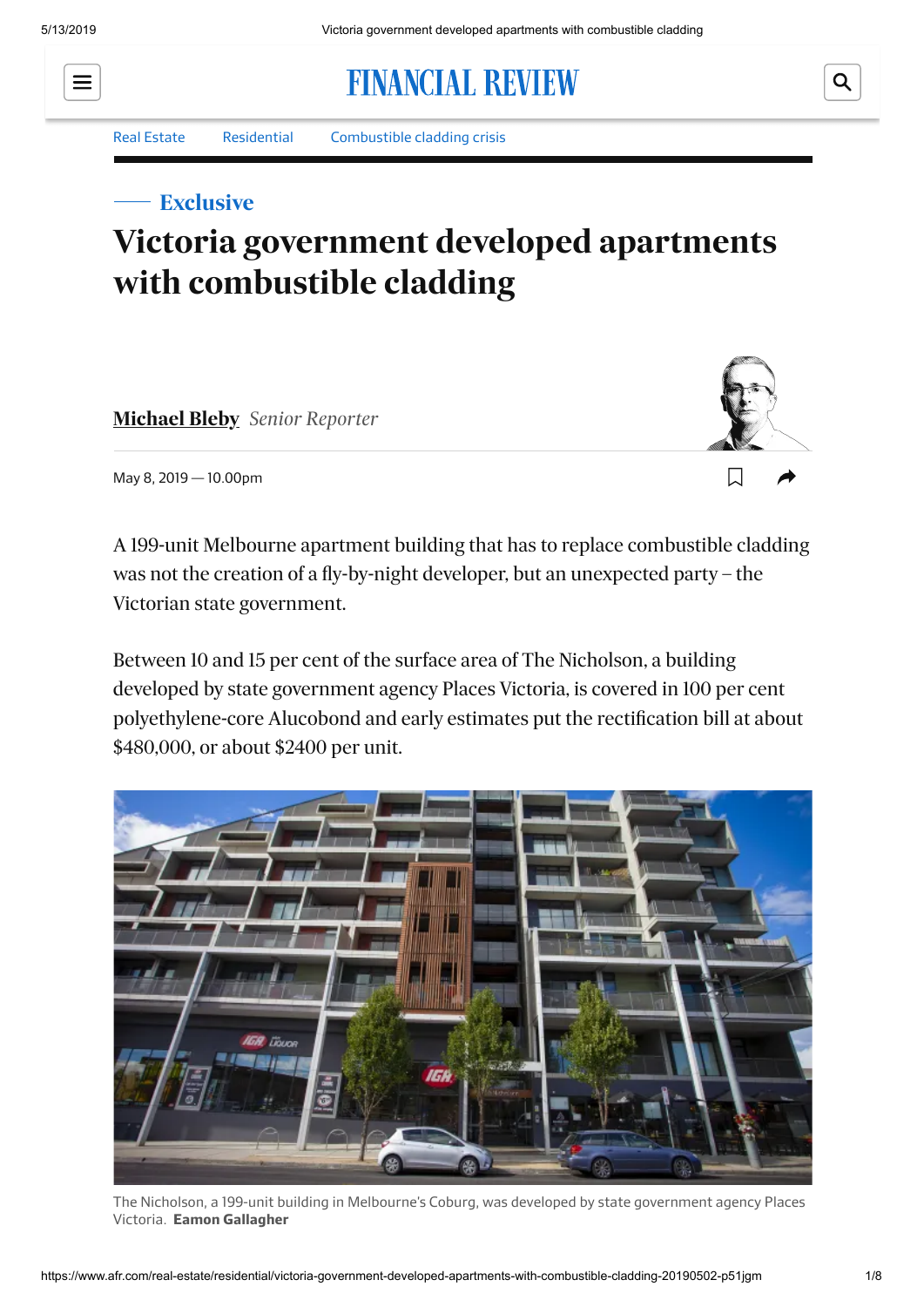The owners cannot claim against builder Hickory, which avoided liability claims over a number of residential buildings when it put subsidiary H-Buildings into administration last year. But the building is one of the first known residential towers directly developed by the state government with combustible cladding and will boost calls for a greater commitment by the state government to fix a crisis that has saddled owners with liabilities worth thousands of dollars and hamstrung by slow regulatory processes.

### **"One part of the state government is taking this issue seriously and another part isn't."**

— UNSW adjunct lecturer Geoff Hanmer

Cladding rectification is already underway on public buildings it owns or uses, including the Royal Women's Hospital and the Dexus-owned 8 Nicholson Street building that houses the offices of Planning Minister Richard Wynne. And while the government has already set out a timeline for cladding rectification on 13 state schools, built with a higher level of fire-safety measures and which are primarily occupied during the day, its failure to underwrite the more widespread problem facing residential towers, with lower basic fire-safety measures, showed inconsistency, said Geoff Hanmer, an architect and adjunct lecturer in construction & structures at UNSW.

"One part of the state government is taking this issue seriously and another part isn't," Mr Hanmer said.

"At some level the state government has decided to spend money to make these buildings fire safe, and yet in the bigger scheme of things they represent a far smaller life safety risk than tall multi-unit residential building."

Mr Wynne on Wednesday called the cladding crisis an "unprecedented issue" and said the government was treating it seriously.

"While it is up to owners themselves to maintain their properties safely, the Victorian Cladding Taskforce is considering what further government action can be taken," Mr Wynne said.

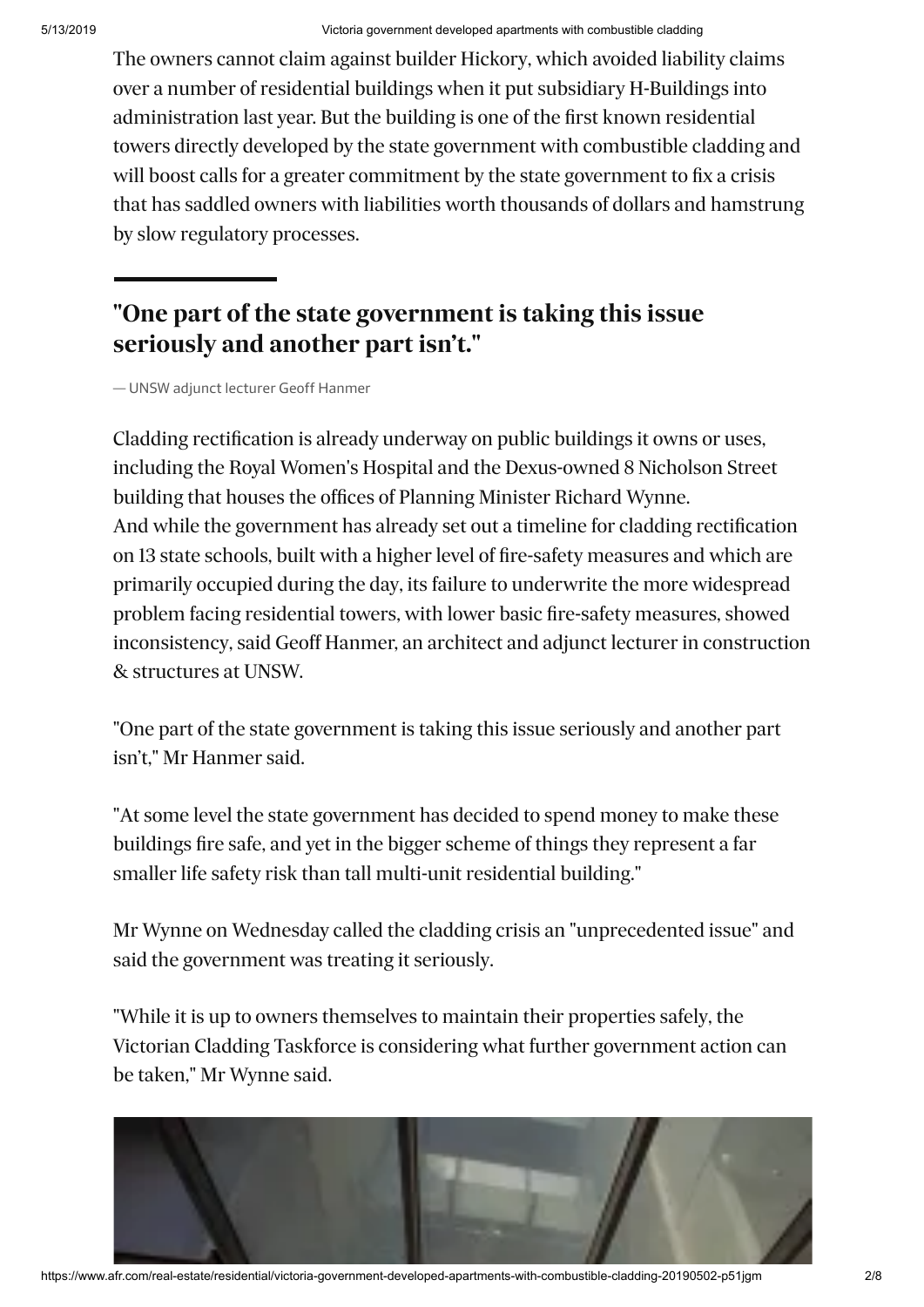

Early estimates for rectification at The Nicholson, put the figure at about \$480,000, or \$2400 per unit. **Eamon Gallagher**

The Nicholson, an award-winning \$80 million redevelopment of the former East Coburg tram depot in 2011, is a mix of privately owned and affordable housing units. It was constructed by Hickory's prefabricated Unitised Building method and its structure is precast concrete. But it contains large internal common spaces with combustible Alucobond that pose a risk and need replacing.

Phillip Priest, a spokesman for the local Moreland Council, said the council was seeking more details from owners about the building's cladding.

The extent of the cladding crisis – the latest state government figures show 681 privately owned buildings with combustible cladding – meant the state would have to step in, Mr Hanmer said.

One option would be for the state government – and for a similar approach in each state – to set up an authority that would take over rectification from owners corporations and subsequently seek to recover costs, he said.

"This really has to be a whole-of-Australia solution," Mr Hanmer said. "Everyone will need to admit a degree of fault, but once admitted, the focus will be on fixing the problem."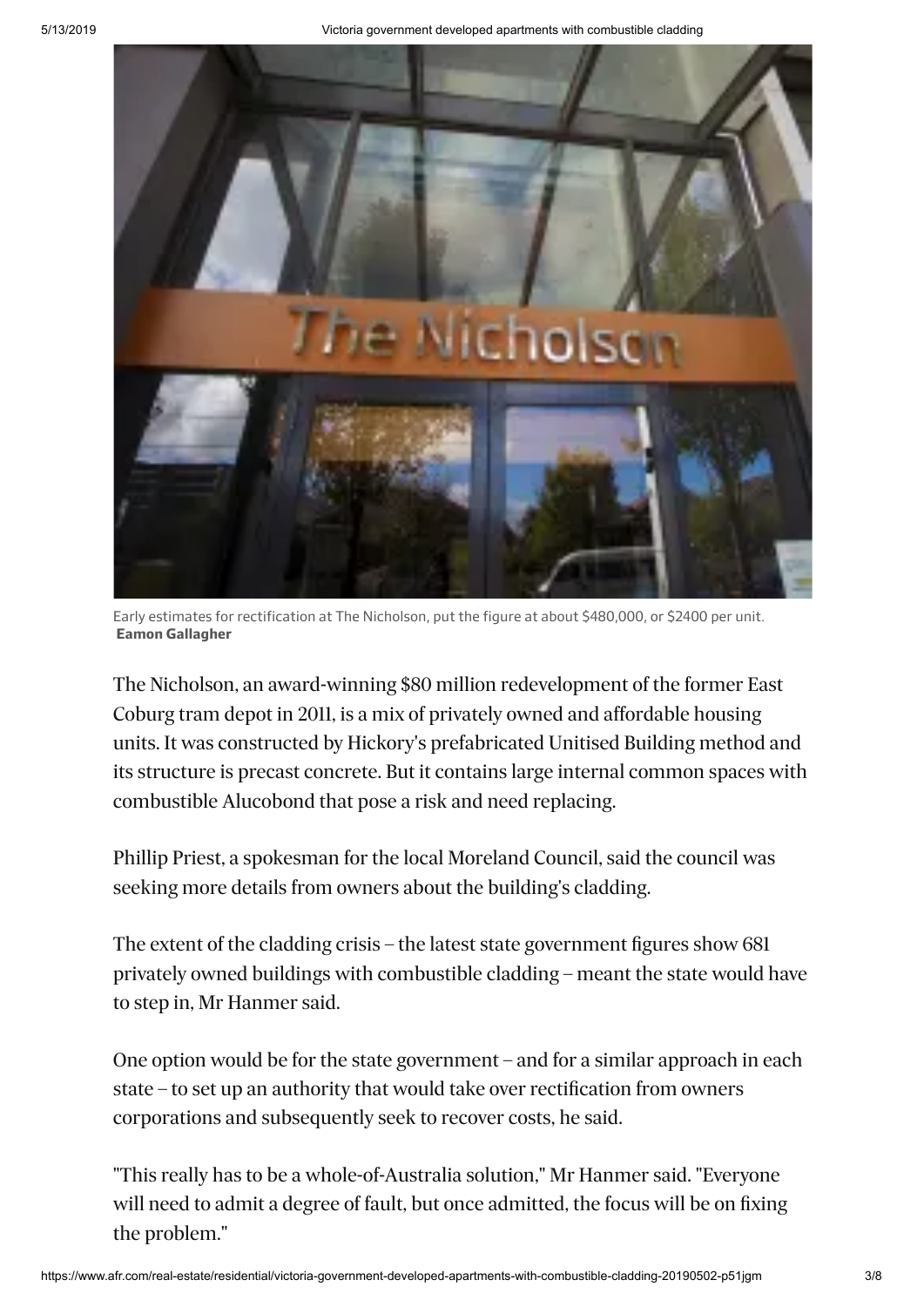Mr Priest said the council was pleased Mr Wynne had declared the state government's Victorian Building Authority as Municipal Building Surveyor "for almost all of the potential high-risk buildings" identified in Moreland and said he anticipated the "handful" of remaining cladding-affected buildings would also be handed over to the VBA in the near future.

Victoria, along with all other state and territory governments, knew of the fire dangers of aluminium composite cladding as early as 2010 – a year before completion of The Nicholson – yet failed to limit their use, *The Australian Financial Review* showed in March.

Hickory managing director Michael Argyrou declined to comment.



**[Michael Bleby](https://www.afr.com/by/michael-bleby-j67se)** writes on real estate specialising in construction, infrastructure, architecture based in our Melbourne newsroom. *Connect with Michael on [Instagram](https://instagram.com/michaelbleby) and [Twitter.](https://twitter.com/MichaelBleby?lang=en) Email Michael at [mbleby@afr.com.au](mailto:mbleby@afr.com.au)*



#### **MOST VIEWED IN REAL ESTATE**